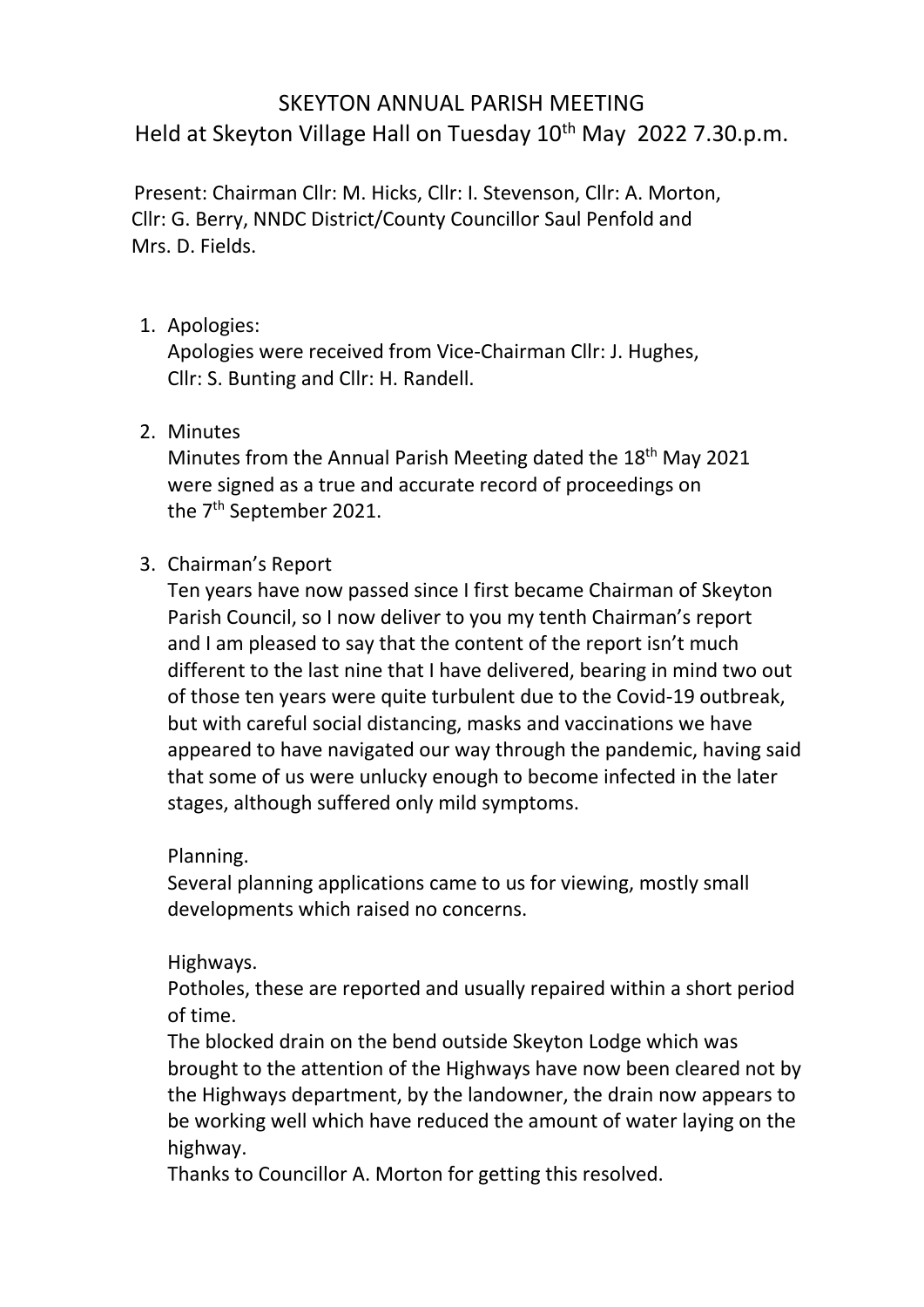The grit bins were recharged with rock salt in preparation before the winter set in, luckily, we didn't have much of a cold period so all bins are still full. A damaged grit bin on Church Road have been replaced with a new one kindly funded from Councillor Saul Penfold's budget. The new bin positioned further up the hill.

The Causeway which needs urgent attention, this is on the list of repairs by the Highways.

New Village Sign. The brick skin was built around the base and stone slabs fitted to the top also a brass plaque attached to the main post with names of all parties who have funded the project.

The Phone Box. The phone box was refurbished to a high standard by local resident Phil Davison, the defibrillator was installed and a grand unveiling was held. A plaque was fitted with details of all who funded the project.

The Commemorative Covid-19 blue plaque which was given to the Parish Council have now been fitted to the village hall wall.

Finance. The Parish Council has remained at the same figure for many years, being one of the lowest precepts in North Norfolk. It was decided by the Parish Council that it was time for a rise in the Precept.

The Bottle Bank. Still generating some income, although the company that run the bottle bank have since increased their prices which in turn reduced the income, it was decided to carry on with the bottle bank as a little income is better than none.

The clerk's wages are paid periodically.

The Parish Council decided to purchase commemorative mugs to commemorate the Queen's Platinum Jubilee. A mug will be presented to each child within the village of Skeyton at the Village Hall's Platinum Jubilee afternoon to be held in June.

Neech Loan. Vice Chairman Cllr: J. Hughes to give a report.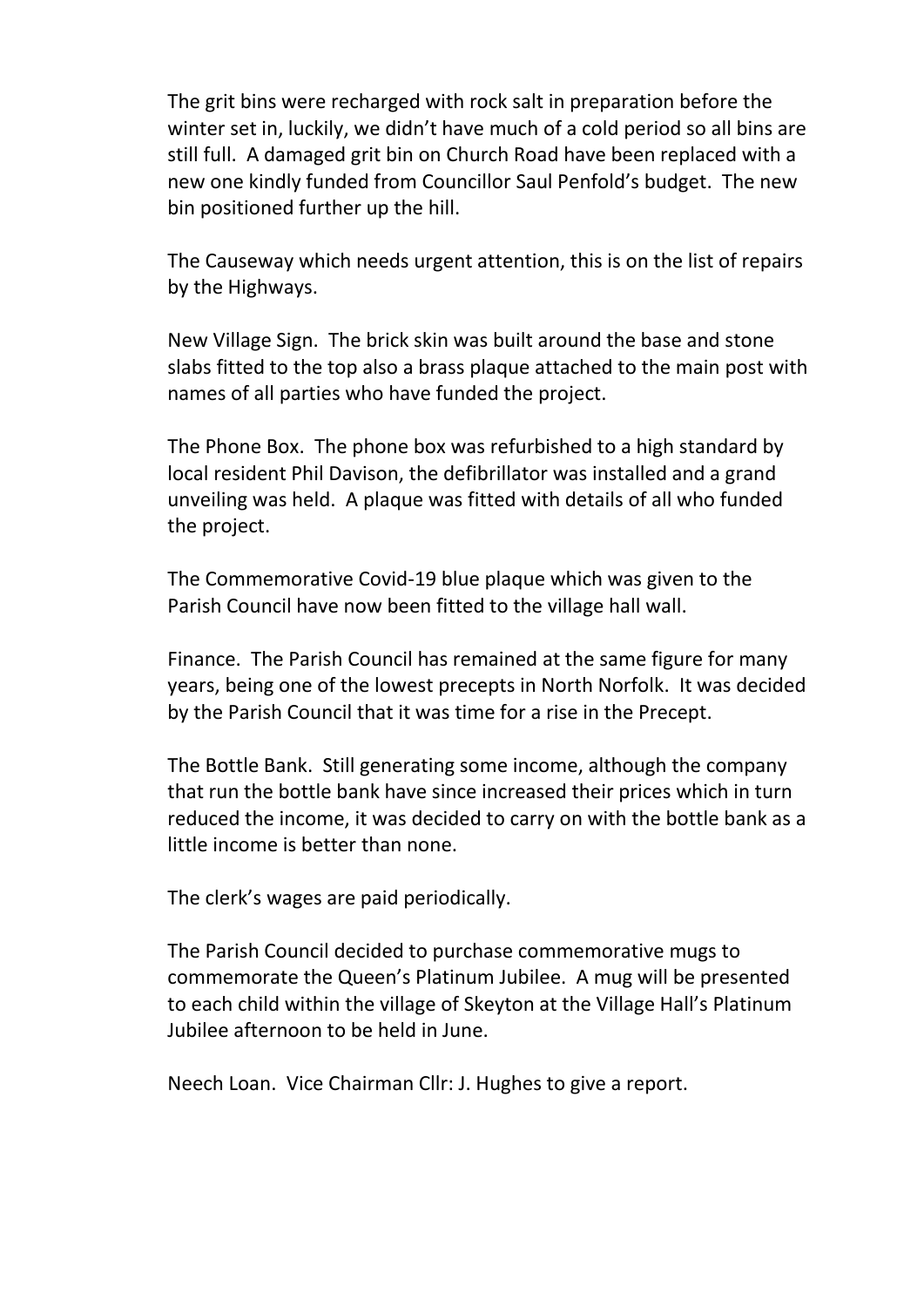Once again, I would like to thank Diane for all her hard work throughout the year and to my fellow Parish Councillors and Council Saul Penfold for their support over the last Twelve months.

Michael Hicks Chairman.

4. Neech Loan Trust Report

## **Neech Loan Update**

After years of trying various options to reinvigorate the Neech Loan Trust with virtually no interest in the fund for the last 3-4 years, the trustee's felt that they had tried every way possible to encourage new borrowers. The structure of the Trust from the outset was focused on loans and with multiple sources available to individuals wishing to start their own businesses, there had been little interest in the Loan and what interest there had been had come from unattractive propositions. It was therefore decided that the Neech Loan had come to an inevitable conclusion and that the funds available needed to be utilised differently and more constructively. The Trustees resolved that this would not be the end of the Neech Loan, just that the funds should be transferred to a different mechanism and hopefully become more useful.

The existing Neech Loan deed 1947 states:-

- Loans to be awarded in the area of North Walsham, Felmingham, Tuttington, Skeyton and Banningham & Colby, extending up to a 10-mile radius of North Walsham.
- Preference being given to agriculture, horticulture, or dairying
- Grants can be awarded from time to time as trustees think fit
- Trustees have full power to alter and rescind the Rules and Regulations & make fresh rules and regulations

The Chairman had approached a similar organisation, the Clan Trust, which was a Charity with a very similar purpose to the Neech Loan. The Clan Trust started in 1968 and has been a huge success. It only gives grants (not loans) to beneficiaries in Norfolk of up to £100,000 a year and has investments of over £1.3m as well as a farm in Norfolk that is rented out. The Clan Trust gives grants to 3 different areas:-